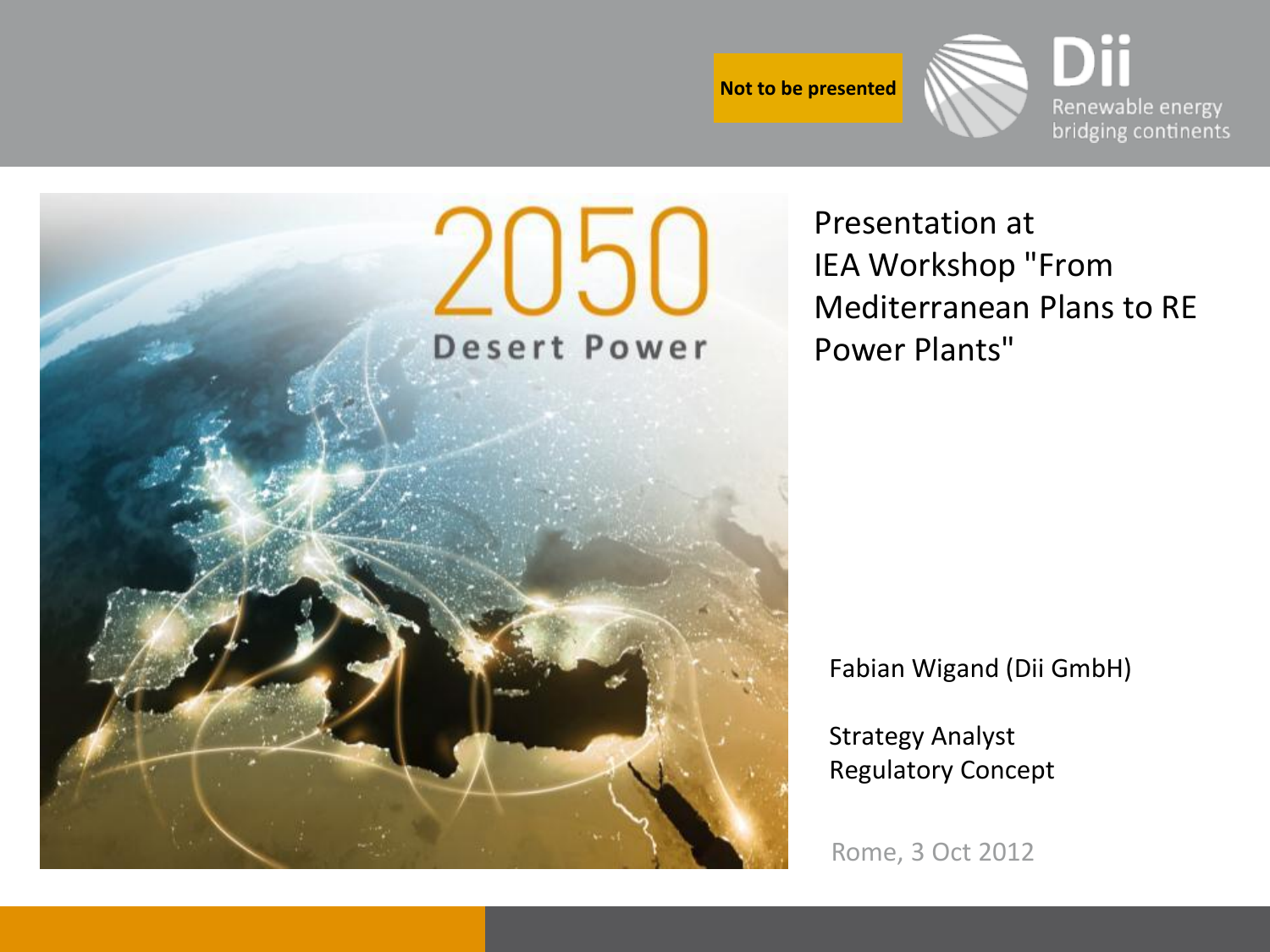#### **Disclaimer**



*The following terms & conditions govern any release of information by Dii GmbH and its Affiliates (verbundene Unternehmen within the meaning of Section 15 et seqq. German Stock Corporation Act; "Affiliates"). Any Information is provided to you in our sole discretion. No representation or warranty is made by us or any of our directors, employees, advisors and/or other agents and representatives ("Representatives") as to the accuracy, reliability and completeness of the Information. The disclosure of the Information does not constitute or create any contractual relationship between you and us or any duty of care of us towards you and/or any other third party to whom the Information is disclosed or into whose hands it may come. We accept no obligation to provide you with any updates and/or any further explanation on the Information made available to you. Further, we do not accept any obligation to correct any inaccuracies in the Information made available to you. Any Information was collected or prepared by us or on our behalf solely for our purposes and not with regard to possible interests of you or any third parties. Any use you make of the Information is entirely at your own risk. To the extent legally permissible, we shall not be liable to you in any manner and on whatever legal grounds in connection with the Information and any such liability is hereby excluded and waived. You will not, and you will ensure that your Affiliates and your and their Representatives will not, bring or otherwise initiate any claim, action, suit or proceeding against us or any of our Representatives with respect to any matter contained in, omitted from or otherwise arising in connection with, the Information. Any claims of you for fraud or wilful misconduct (Vorsatz) as well as claims for injury of life, body or health shall not be affected by the foregoing. You acknowledge and agree that you will treat any Information strictly confidential. You must not disclose any Information without our prior written consent to third parties other than your Affiliates and your and their professional advisors, provided that any such disclosure is permitted only if the recipient acknowledges and agrees in advance in writing (including fax and email) for the benefit of Dii to accept and be bound by these terms & conditions. Any amendments to these terms & conditions must be made in writing. This applies also to any agreement which amends the foregoing requirement that all amendments must be made in writing. These terms & conditions shall be governed by and construed in accordance with the laws of the Federal Republic of Germany, excluding international private law (Internationales Privatrecht). The venue shall be Munich.*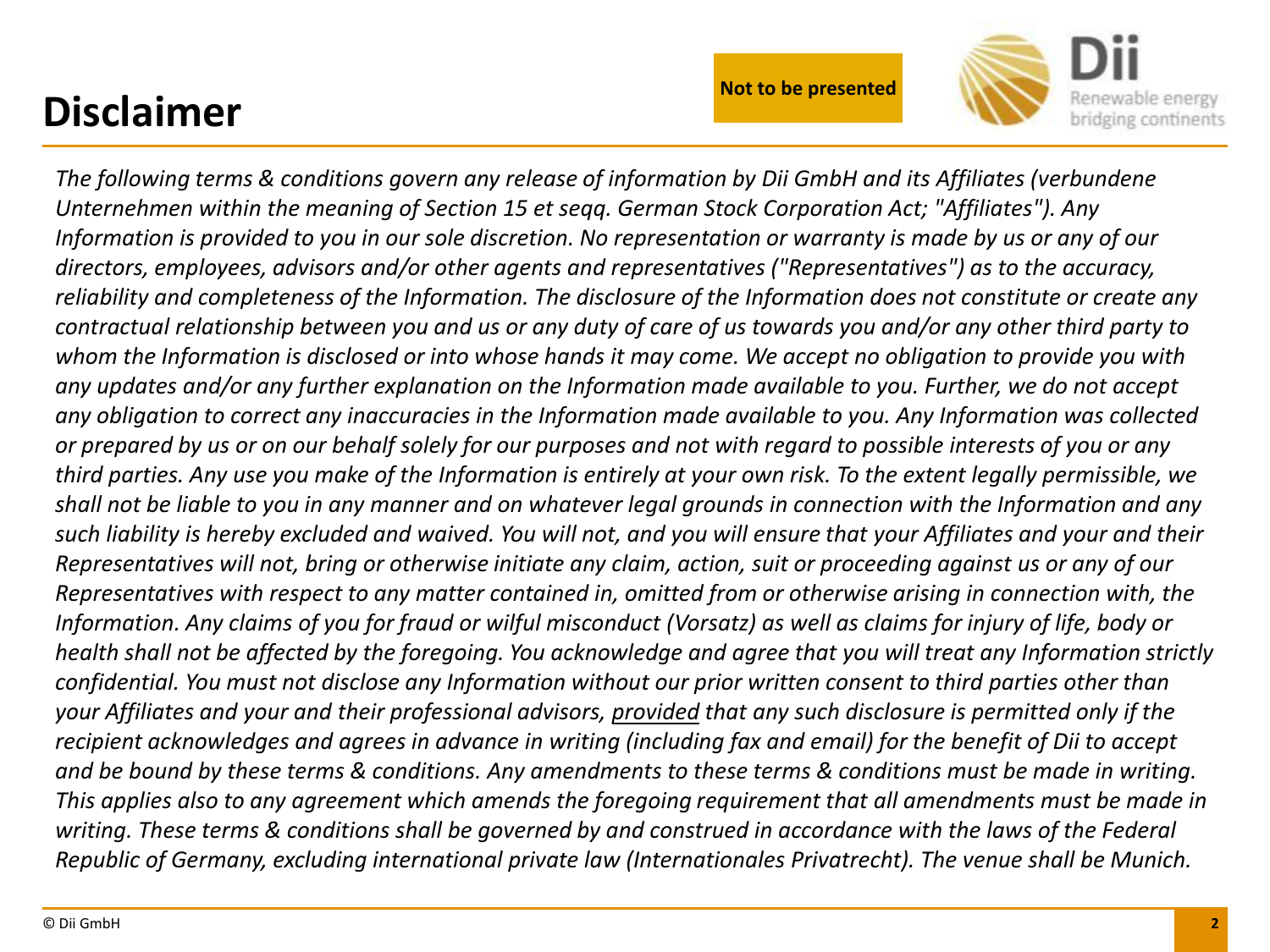**Dii: int. industry network of 57 partners from 16 countries cooperating with other initiatives**



**Inspired by Desertec, Dii creates in partnership with local authorities and industries a market place in EUMENA** 

**for renewable energy from deserts**

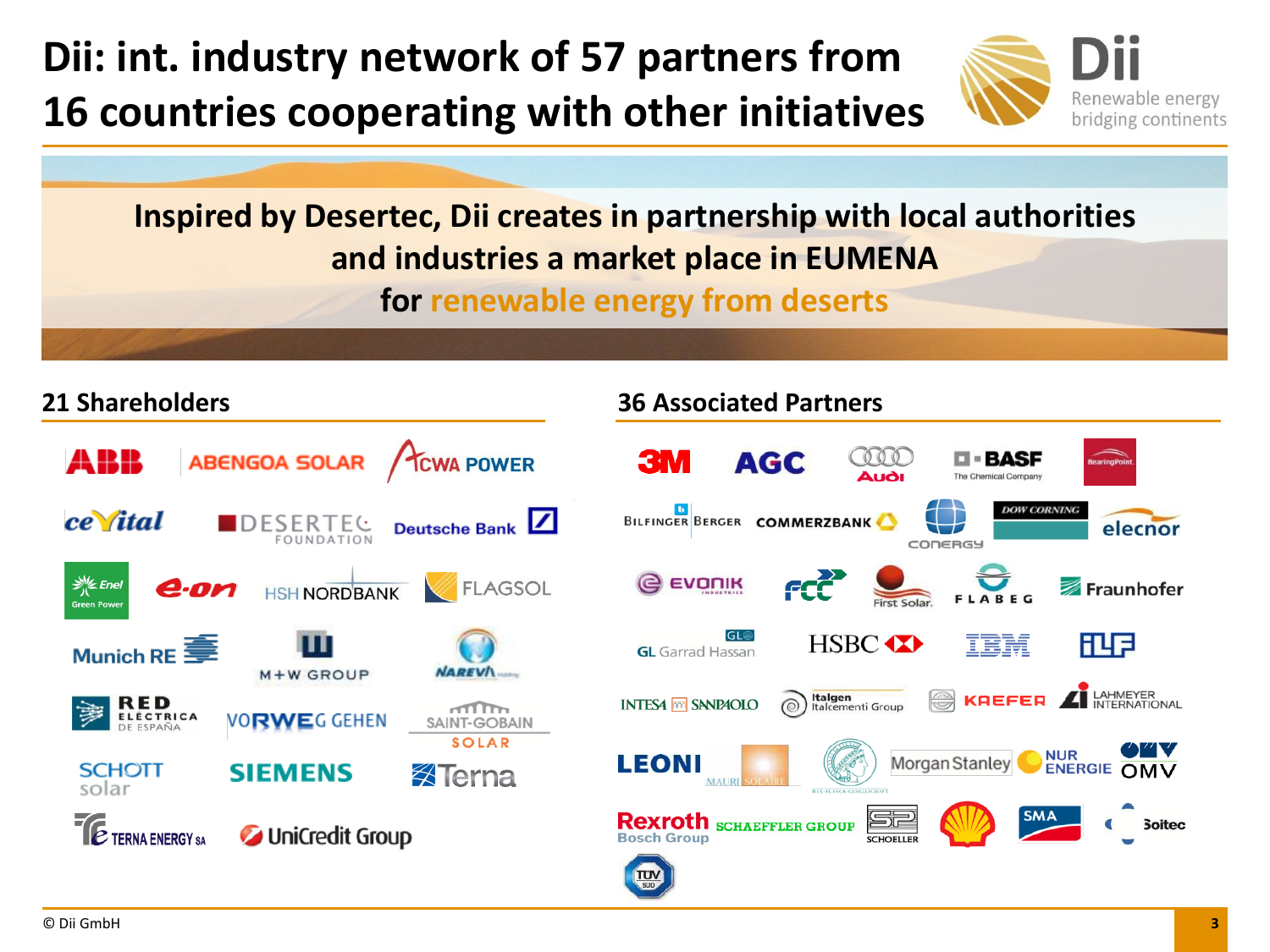#### **Dii guided by mission statement and three key objectives**



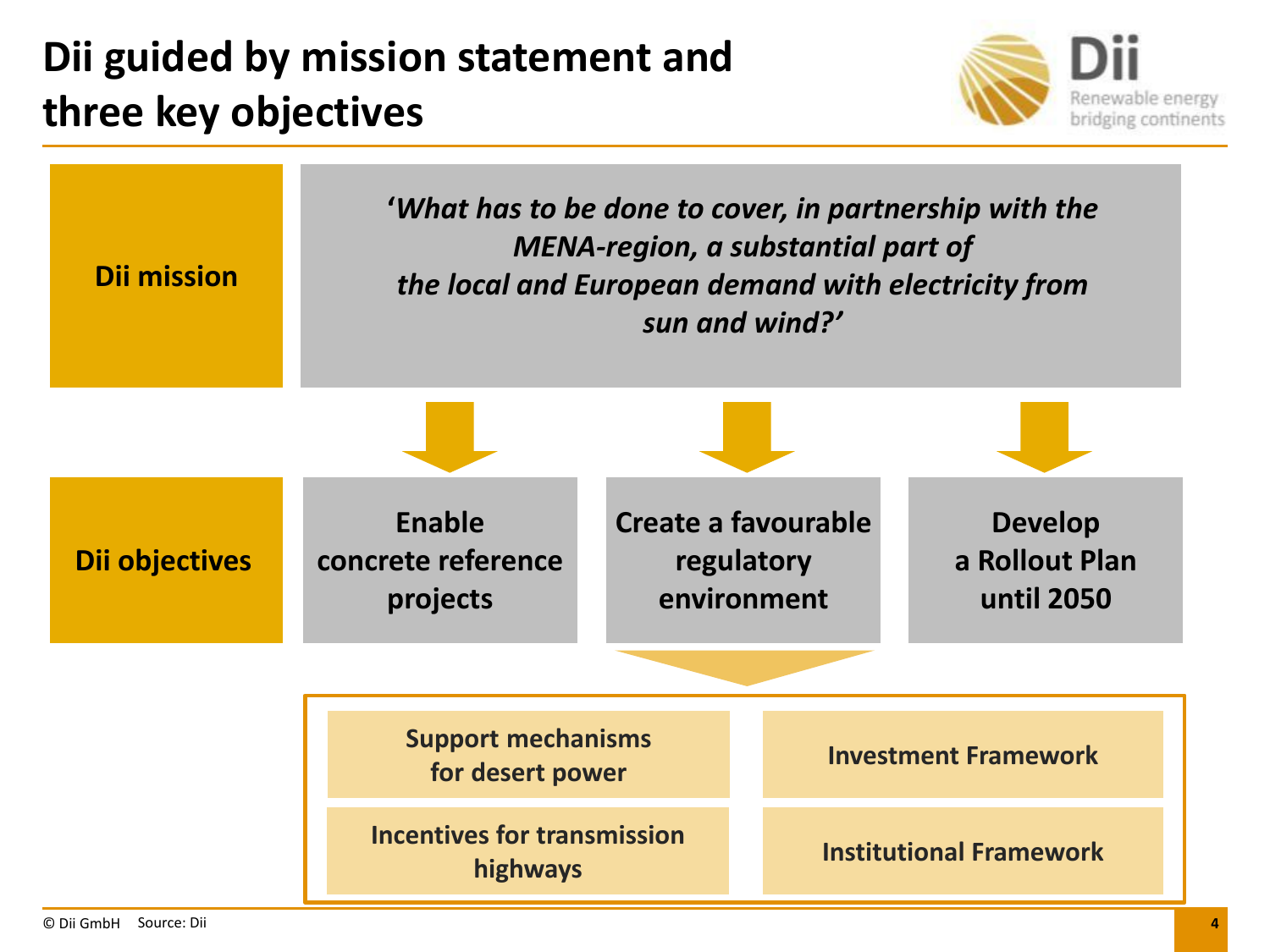## **Desert Power 2050 system perspective: integrated power system for the MENA & Europe**

Renewable energy bridging continents

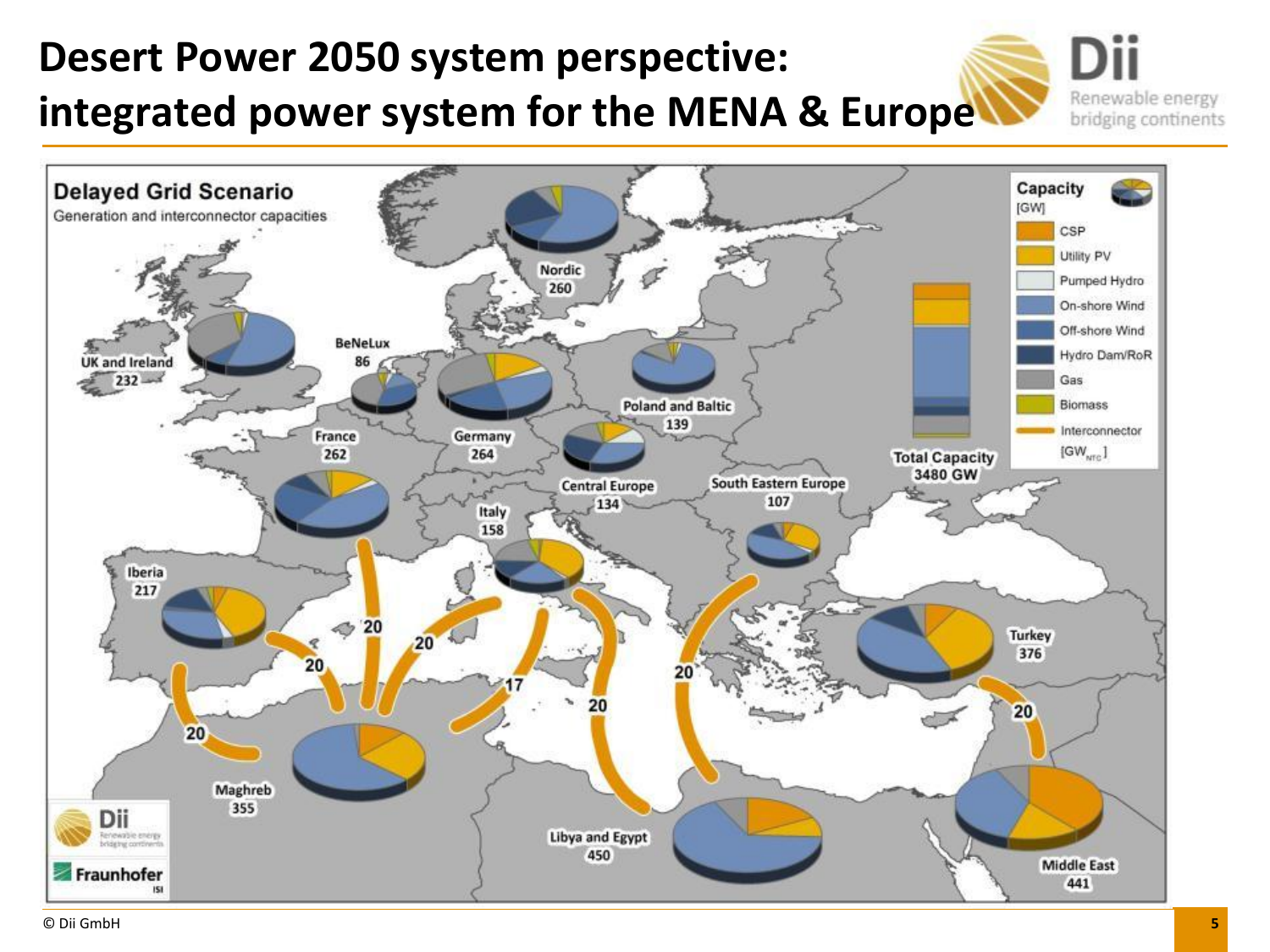**Dii analyzes support scheme framework for desert power generation between 2020-2030** 



**Support mechanism cost and efficiency**

**Recommendations on EUMENA regulatory framework for RE support schemes**

Future EUMENA support scheme pathways modeled

**Feed in Premium, harmonized across EUMENA** 

**Quota scheme harmonized across EU-MENA** 

**Reference case, no harmonization but convergence**

**Reference case, harmonized scheme for EU imports**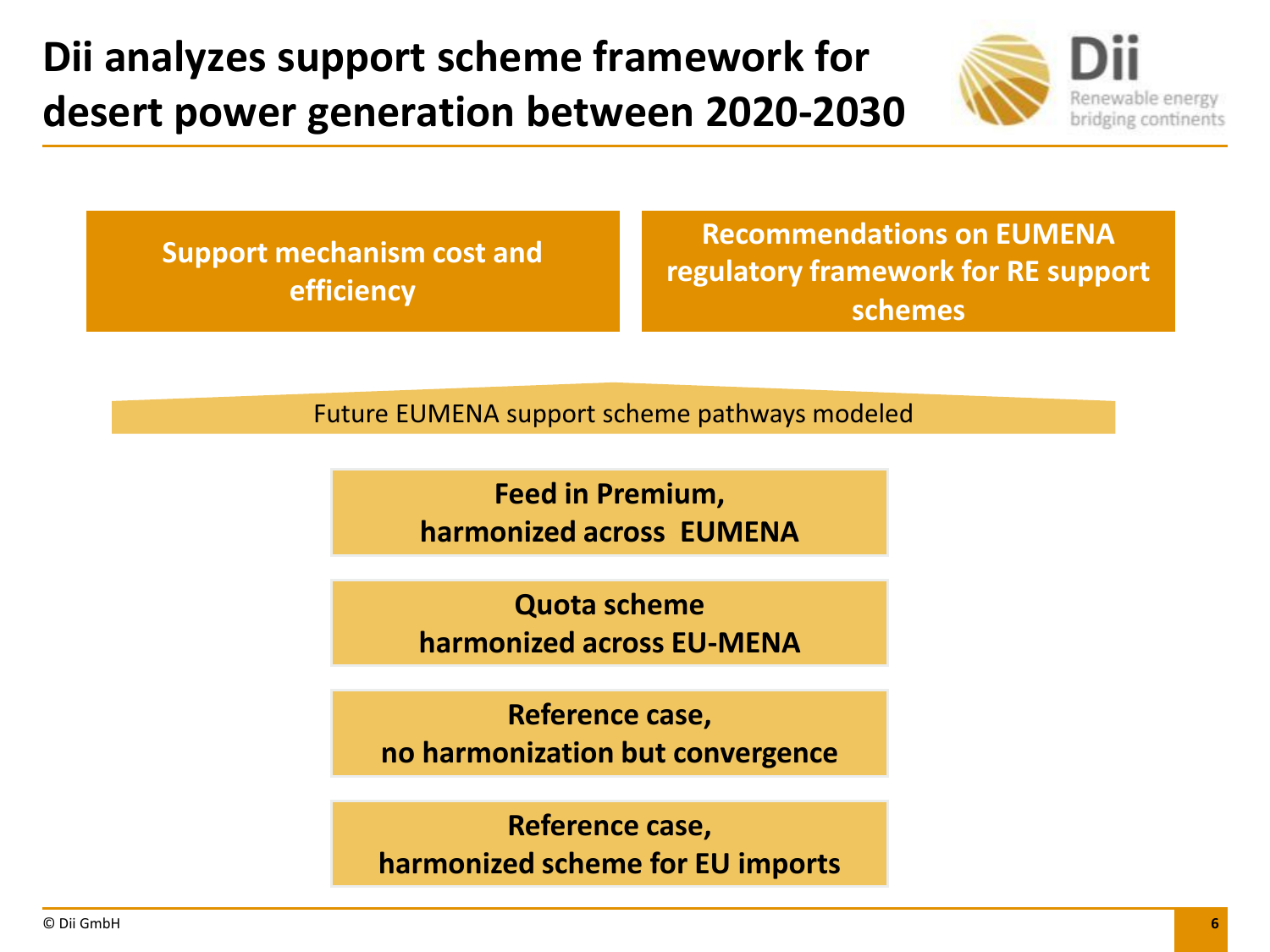### **Dii seeks collaboration with all interested stakeholders – IEA REWP key forum**



**Target picture (Summer 2012)** **Pathways to implementation (First half of 2013)**

**Desert Power 2050:**  *Perspectives on a sustainable power system for EUMENA*



**Which technological and geographical mix of RE is best suited to provide the EUMENA region with a sustainable, reliable and affordable power system?**

#### **Desert Power 2050:** *Getting Started*

**Actionable recommendations on all key aspects of implementing a fully integrated EUMENA power system based on RE**

- **Ramp-up of MENA RE**
- **Electricity highways connecting MENA & Europe**
- **Public support phase-out**
- **Socio-economic effects**

**Preliminary results of Getting Started with stakeholders planned for early 2013!**